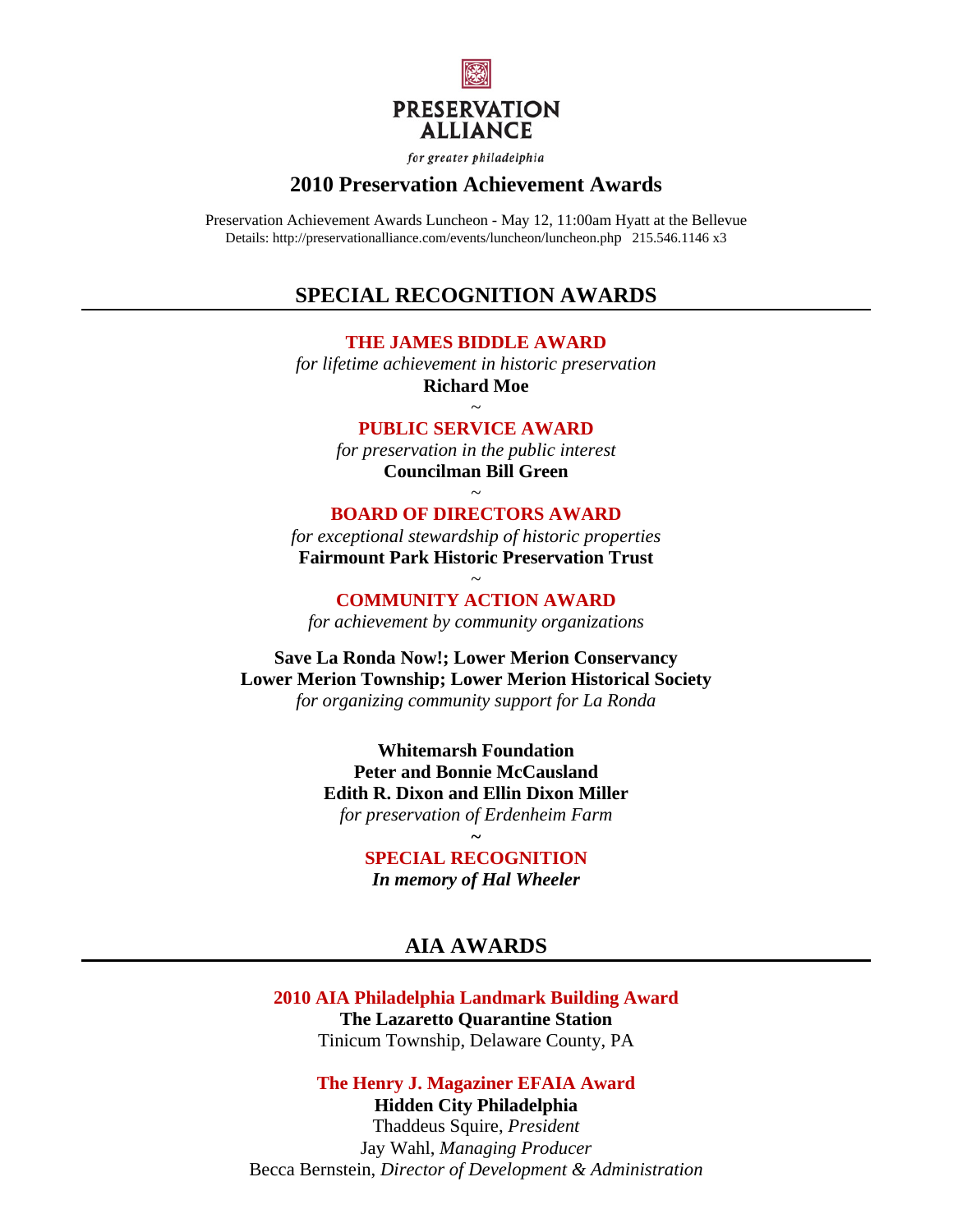### **814 Pine Street**

#### *Restoration*  Philadelphia, PA **William Vessal**

HBD Associates, LLC; Cascio Electric, Inc.; Federal Security; Glenn Wood Plumbing; J. Gillies Heating & Air Conditioning, LLC; Loonstyn Roofing & Contracting; Magee Stucco and Brownstone; Marsico Construction Co; Refine Flooring

## **Academy of Music Ballroom**

*Interior restoration*  Philadelphia, PA **The Philadelphia Orchestra** 

KlingStubbins; Artistic Doors and Windows Inc.; Ball and Ball; Brintons; Femenella and Associates; John Canning Painting & Conservation Studios; Keast & Hood Co.; L.F. Driscoll Co., LLC; Arnold Wood Conservation, LLC; Mathieu Lustrerie; The Art of Glass, Inc.

### **Clarke Residence**

*Restoration*  Haverford, PA

### **Julie and James Alexandre**

Archer & Buchanan, Ltd.; Barbara Gisel Design, Ltd.; Cullen Construction Inc.; Knudsen Woodworking; Landis Stone Masonry; Lititz Planing Mill Company; The Art of Glass, Inc.

### **Fleisher Art Memorial Window Project**

*Restoration*  Philadelphia, PA **Fleisher Art Memorial**  Myers Constructs, Inc.; Kane Woodworking Co.; KSK Architects Planners Historians, Inc.; Peak Window & Door Co.; West Supply

### **Franklin Institute - Franklin and Jordan Hall**

*Restoration*  Philadelphia, PA **The Franklin Institute**  C. Erickson & Sons, Inc.; Available Light; Jablonski Building Conservation, Inc.; Old Philadelphia Associates, Inc.; Verner Johnson, Inc.

## **Friends Center**

*Renovation*  Philadelphia, PA **Friends Center Corporation**  UJMN Architects + Designers; AKF Engineers; Clemens Construction Co., Inc.; Consilience, LLC; Keast & Hood Co.; The McGee Company

**Germantown White House (Deshler-Morris House)**

*Restoration and adaptive use*  Philadelphia, PA **Independence National Historical Park**  John Milner Architects, Inc.; Daniel J. Keating Company; Deshler Morris House Committee; HDR; NPS Denver Service Center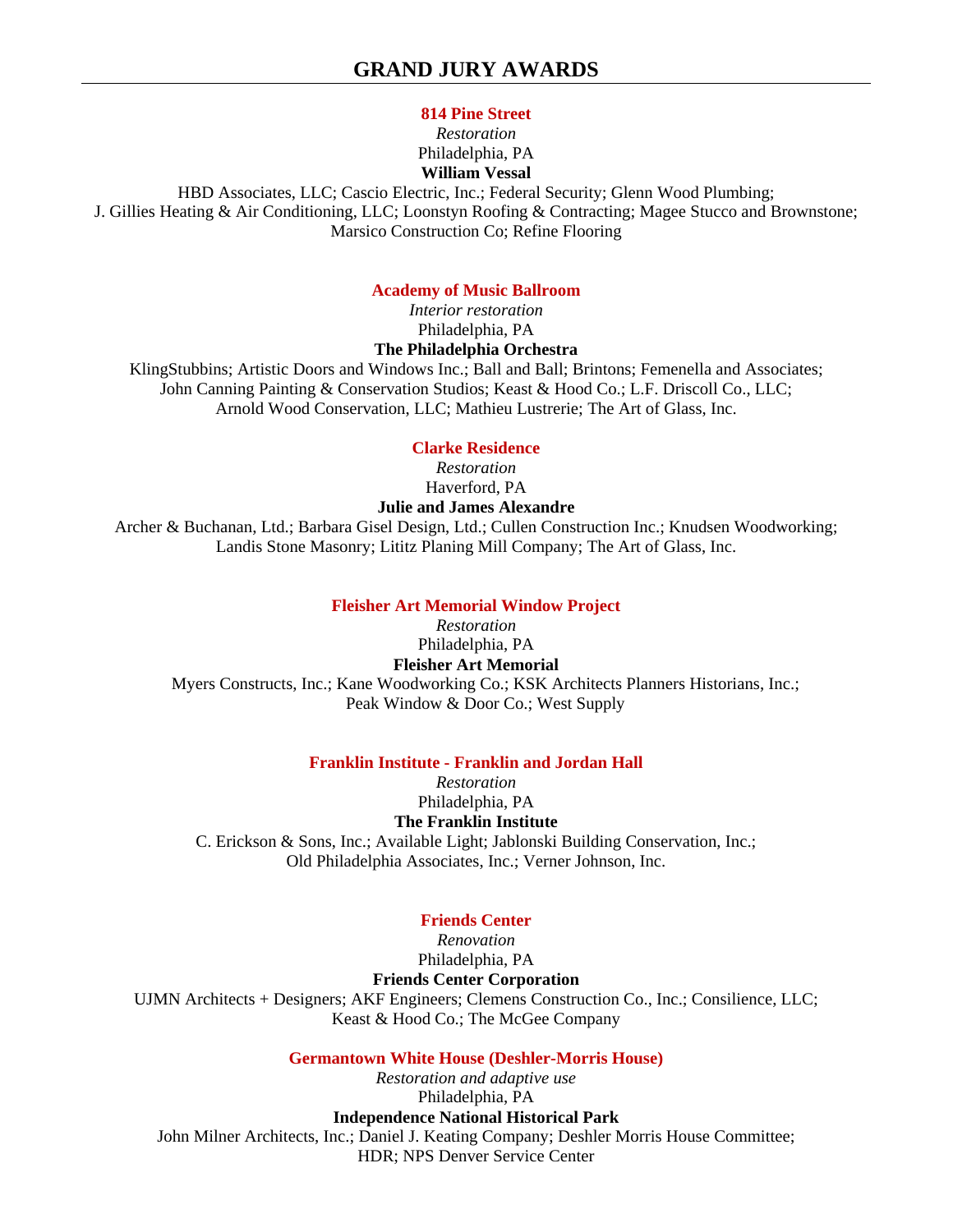#### **Girard Estate Warehouses**

*Adaptive use* 

#### Philadelphia, PA **20-30 North Front Street, LLC**

BLT Architects; Clemens Construction Co., Inc.; Goldman, Sachs & Co.; O'Donnell & Naccarato; Powers & Company, Inc.; Wachovia Bank

#### *Hammers & Pens: Craft a New Nation*

*Education*  Philadelphia, PA **Philadelphia Society for the Preservation of Landmarks** 

#### **Kimpton Hotel Palomar**

*Adaptive use*  Philadelphia, PA **Kimpton Hotels and Restaurants**  Gensler; Heritage Consulting Group; INTECH Construction, Inc.; Powerstrip Studio; Wiss, Janney, Elstner Associates, Inc.; X-nth

#### **Little Abington Meetinghouse**

*Restoration and adaptive use*  Jenkintown, PA **Abington Township** 

Fairmount Park Historic Preservation Trust; Abington Art Center; Abington Meetinghouse Committee; Calfayan Construction Associates, Inc.; Paul Macht Architects

### **Mask and Wig Club**

*Restoration*  Philadelphia, PA **The Mask and Wig Club** 

Matthew Millan Architects, Inc.; E&M Engineering, Inc.; Edward B. O'Reilly & Associates, Inc.; EverGreene Architectural Arts, Inc.; Historic Surfaces, LLC; Keast & Hood Co.; LaMarra Construction, Inc.; Light Space Design; Metropolitan Acoustics, LLC

**Music Building at the University of Pennsylvania**

*Restoration and new construction*  Philadelphia, PA

**University of Pennsylvania** 

Ann Beha Architects; AHA Consulting Engineers, Inc.; Building Conservation Associates, Inc.; Daniel J. Keating Company; Hunt Engineering Company; Keast & Hood Co.; Kirkegaard Associates; Masonry Preservation Group, Inc.; Stephen Stimson Associates; Window Repairs and Restoration, LLC

**Pi Lambda Phi Fraternity House**

*Restoration*  Philadelphia, PA **3912 Spruce Street Corporation**  Powers & Company, Inc.; Felber Ornamental Plastering Corporation; MO3 Design, Inc.; Vickery Stone Company, Inc.